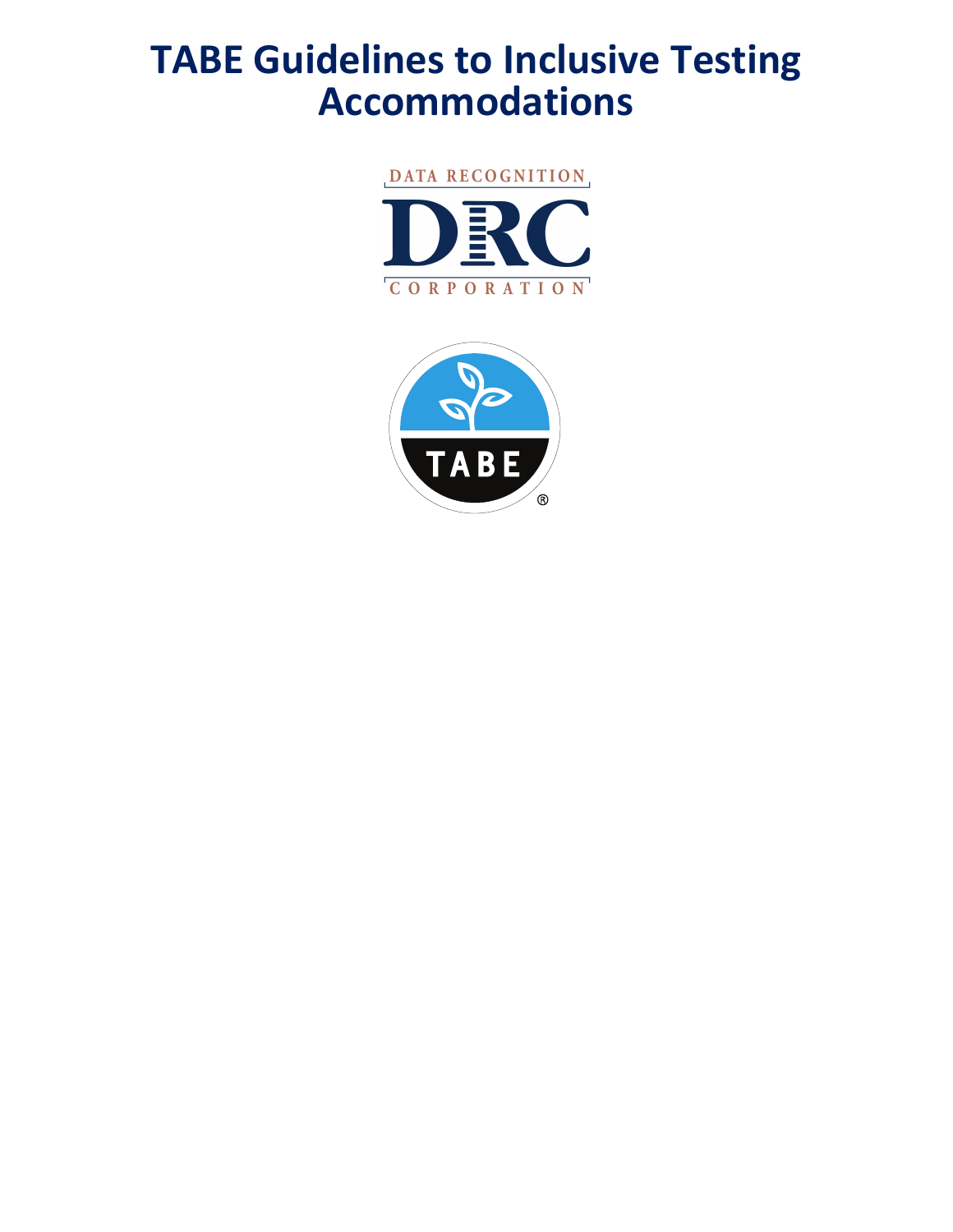## **GUIDELINES FOR INCLUSIVE TEST ADMINISTRATION**

## **Introduction**

Data Recognition Corporation understands the need to include all students in large-scale testing programs as part of the educational process. Federal, state, and local regulations or policies often stipulate that students be provided with appropriate accommodations during testing. The characteristics of the tested population are expected to change in response to the movement toward inclusiveness. Test publishers and those who desire to make valid interpretations of test results must consider how these changes affect the concept and practice of standardized assessment.

DRC supports the use of appropriate testing accommodations for examinees taking standardized tests and supports the efforts of decision makers to make valid and useful interpretations of test data.

In this section, DRC provides guidelines on the use and appropriate interpretation of the results of inclusive test administrations. These guidelines are intended to facilitate the valid interpretation of individual examinee results and valid comparisons of year-to-year and group-to-group summary data. They do not address the entire range of issues that must be considered when testing examinees who have Limited English Proficiency (LEP) or who are classified as English Language Learners (ELL). Agencies must become familiar with the specific requirements that apply to testing these examinees.

First, we present a general framework for reconciling standardization and accommodation in support of inclusive testing practices. Second, we discuss how to interpret criterion-referenced and normreferenced test scores resulting from inclusive test administrations and present recommendations on the use of individual and summary results. Third, we detail a simple framework for classifying accommodations in terms of the potential effect on the appropriate interpretation of examinee test scores. This framework is illustrated using an arrangement of accommodations provided by the National Center on Educational Outcomes (NCEO) (*Thurlow, House, Boys, Scott, & Ysseldyke, 2000).* Finally, we list recommendations for constructive interpretations of aggregate results with regard to disabilities and accommodations. This approach provides relevant information for the use of test results, maintains examinee privacy, and avoids the unintended, negative consequences of labeling or "flagging" accommodated examinees.

## **1. A General Framework for Reconciling Standardization and Accommodation in Support of Inclusive Testing Practice**

Standardization is a fundamentally important characteristic of educational assessments that are designed to support comparisons among participants. Historically, the definition of standardization in educational assessment has focused on compliance with uniform administration conditions. Requiring uniform administration conditions has resulted in the systematic exclusion of examinees for whom those conditions are not appropriate. The purposes of modern educational assessment now extend beyond examinee-to-examinee comparisons under uniform conditions, and the inclusion of all examinees in educational assessment has become highly valued and required by law. Furthermore, the interpretations to be made from assessment results have broadened, and the validity of these interpretations may be compromised by a requirement of uniform conditions. A reconceptualization of the principle of standardization is required to support the valid interpretation of results from inclusive test administrations.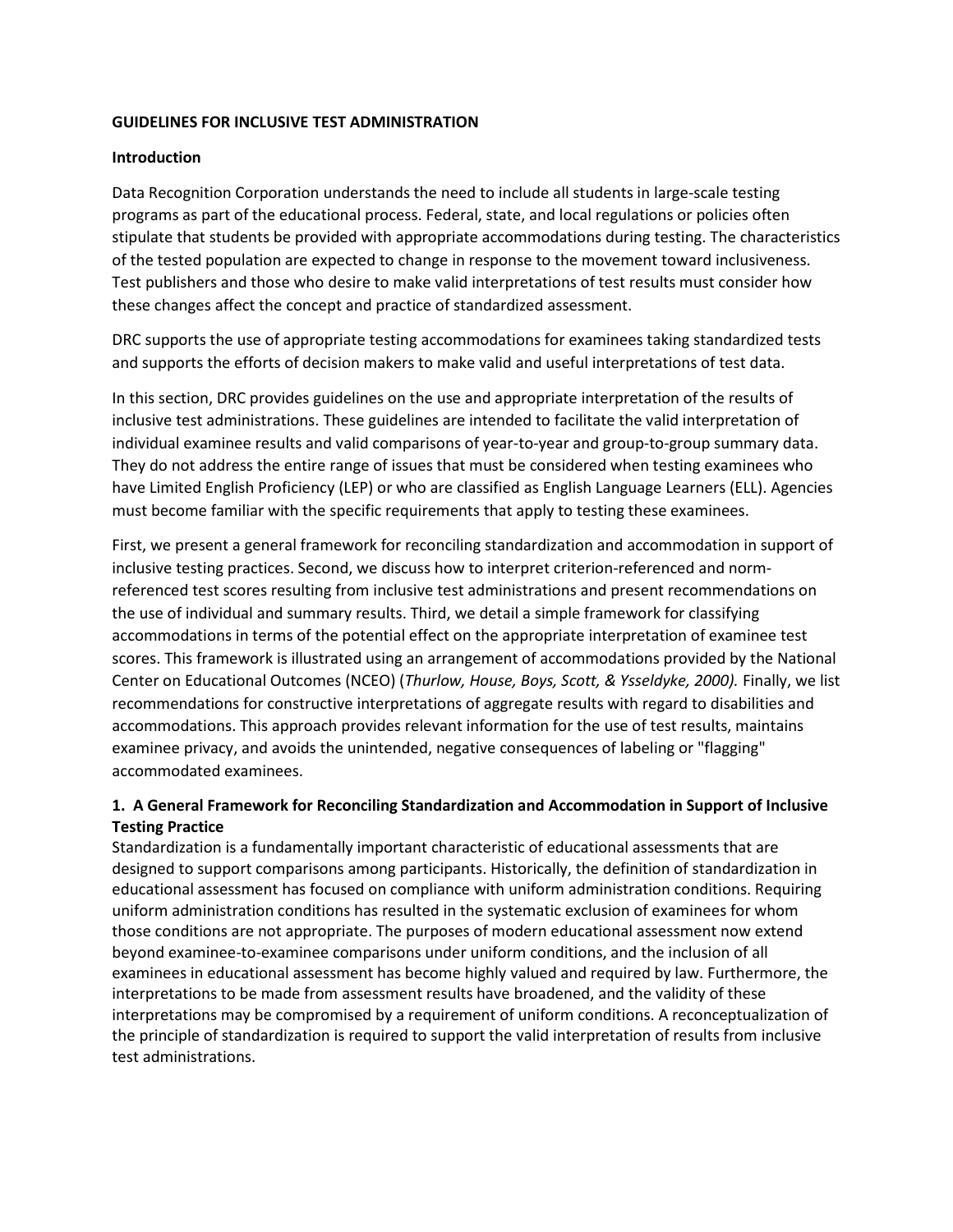DRC advocates and has adopted an approach to standardization that recognizes inclusiveness and accommodation as equally important, non-conflicting characteristics of modern assessment practice. The approach consists of four main principles. First, publishers of standardized tests should clearly define default conditions under which tests are to be administered, and these conditions should allow for broad participation by the vast majority of examinees. This principle discourages default conditions that are needlessly restrictive (e.g., short time limits, very small print), but also recognizes the importance of defining default conditions rather than leaving them to the discretion of administrators.

Second, changes to a publisher's default conditions will be necessary for some examinees to meaningfully participate in the assessment. Decisions regarding the use of such accommodations should be made by appropriately trained individuals familiar with examinee needs. These decisions should be documented in writing, such as in individualized education programs (IEPs), 504 Plans, or accommodation plans specific to LEP/ELL examinees. Under this principle, it is generally not appropriate for test publishers or policy makers to decree some accommodations as universally valid or invalid. Policy makers may exercise judgment regarding the treatment of scores arising from various accommodations.

The third principle is to define as standard the inclusive administration of assessments to all examinees who may meaningfully participate under either default or accommodation-specified conditions. As a result, examinees with documented needs for accommodations will participate in assessments under the accommodated conditions they experience in daily instruction. This inclusive definition of standardization guides the creation, publication, and norming of standardized tests at DRC, including TABE®. We believe that it supports a more meaningful set of interpretations from the results.

Finally, interpretation of the results of inclusive administration requires careful consideration of the targeted skills being measured, the nature and frequency of accommodations used, and the likely impact of the accommodations on reported performance. We elaborate on this principle in the next section.

## **2. Appropriate Interpretations of Test Results**

In this section, we discuss appropriate interpretations of test results when there are examinees who take the test under accommodated conditions. That is, we focus on the validity of inferences to be made from the results of a test. When test administration conditions vary from the default conditions specified by the test publisher, the interpretation of test scores, both criterion- and norm- referenced, should take into account the actual administration conditions.

Criterion-referenced interpretations of test scores may be supported. They represent a fixed level of achievement that can be interpreted in terms of what examinees know and are able to do at a given score, either raw score, scale score, or performance level defined by a range of scale scores. For example, an examinee who achieves a performance level designated as "Proficient" on the Level L Pre-Reading test may demonstrate the following knowledge, skills, and abilities:

*Proficient examinees demonstrate knowledge of symbol relationships in letters and words; demonstrate knowledge of sound/symbol relationships in letters; recognize initial or final consonant sounds or digraphs; and recognize short, long, and variant vowel sounds.*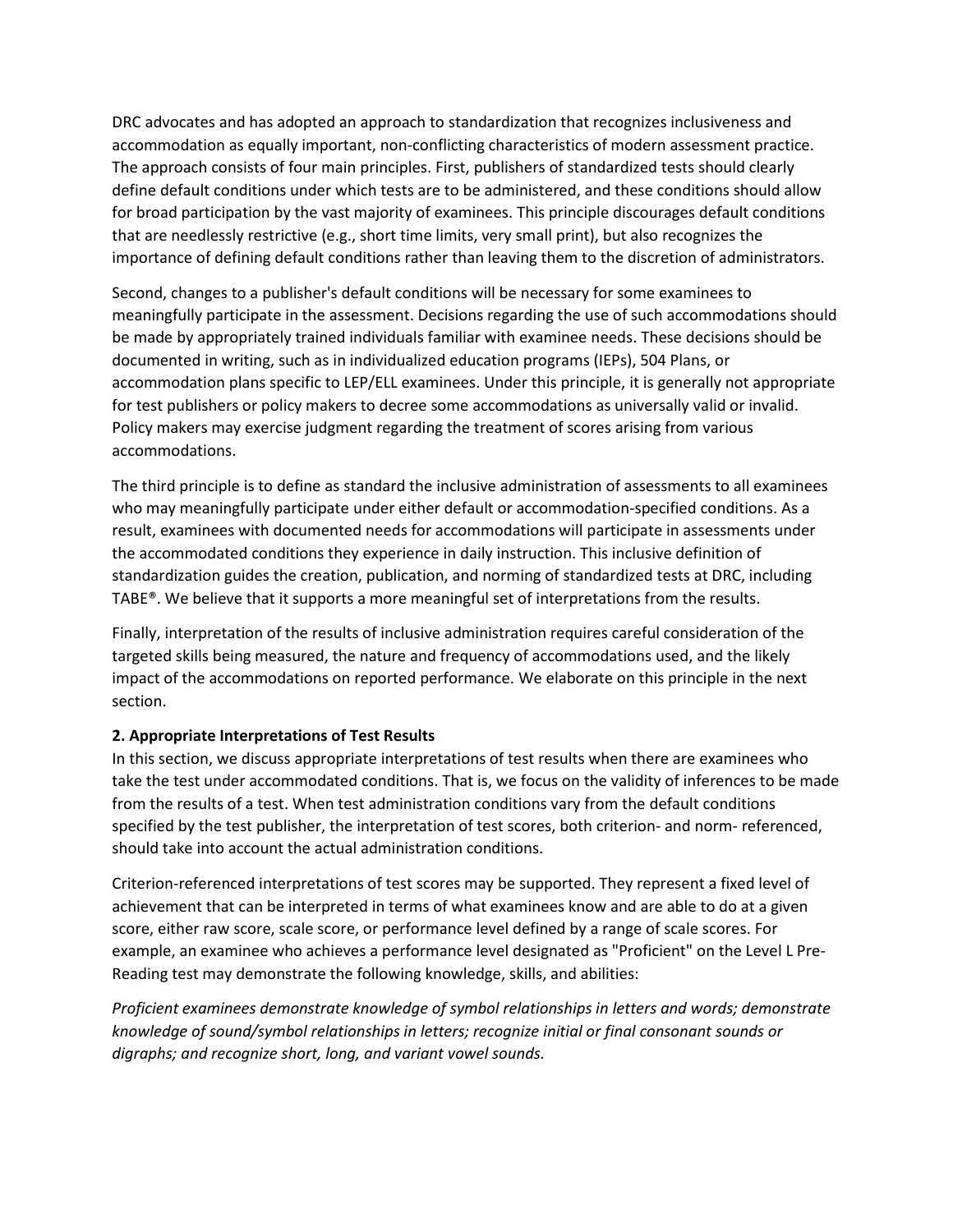When an examinee achieves the "Proficient" performance level with the accommodation "extra time," for example, the testing conditions should be considered along with the knowledge and skills ascribed to the examinee. The interpretation may be that, given the particular raw score, scale score, or performance level, the examinee can demonstrate the knowledge, skills, and abilities cited above, with the accommodation "extra time."

Norm-referenced interpretations of test scores may also be supported. National percentile rank (NP), normal curve equivalent (NCE), and grade equivalent (GE) scores are examples of norm-referenced scores. These scores are interpreted in terms of an examinee's performance compared with the performance of a specified norm group (traditional or inclusive). When an examinee achieves a given norm-referenced score, say the 50th NP, on a mathematics test with the accommodation "examiner reads the test directions, stimulus material, and questions," the testing conditions should be considered along with the NP score. In this case, the valid interpretation is that the examinee who took the mathematics test, which was read aloud, performed as well as or better than 50% of the examinees in the norm group. In accordance with the principles set forth, DRC's inclusive norm group includes those examinees able to participate in the test administration with or without accommodations.

Given these interpretive guidelines, DRC recommends the following approaches for interpreting the results of inclusive test administrations.

#### **Appropriate information for the interpretation of individual performance**

An examinee who takes a test using accommodations should receive the same scale score referenced to the same norms tables as examinees with the same test performance achieved under default conditions. However, individual examinee results obtained using testing accommodations should be interpreted in light of the accommodation(s) used. As a supplement to such interpretations, classification summaries for three categories of accommodations are included in this section. These summaries are comprised of common accommodations categorized according to the effect on the appropriate interpretation of individual examinee results, as detailed in the following section.

#### **Appropriate information for the interpretation of group performance**

DRC recommends that summaries of results that are used for accountability purposes be presented in both aggregated and disaggregated forms. Aggregated results are summaries of results that include all examinees tested. These should be presented with the number and percent of examinees tested using accommodations so that the aggregated results can be interpreted with respect to changes in the use of accommodations across groups and years. Identifying the number and percent of examinees using accommodations provides valuable information. Disaggregated result summaries include only examinees who meet a specified criterion, such as examinees tested under the conditions defined as default by the test publisher. DRC recommends disaggregating results for examinees who take tests under default conditions and presenting the results separately from those for examinees who take tests under accommodated conditions. However, reports should never be presented for any group for which the number is so small that the confidentiality of examinee information would be violated (*FERPA, 1974*). Please note it is also important not to base inferences or important decisions on small numbers of examinees.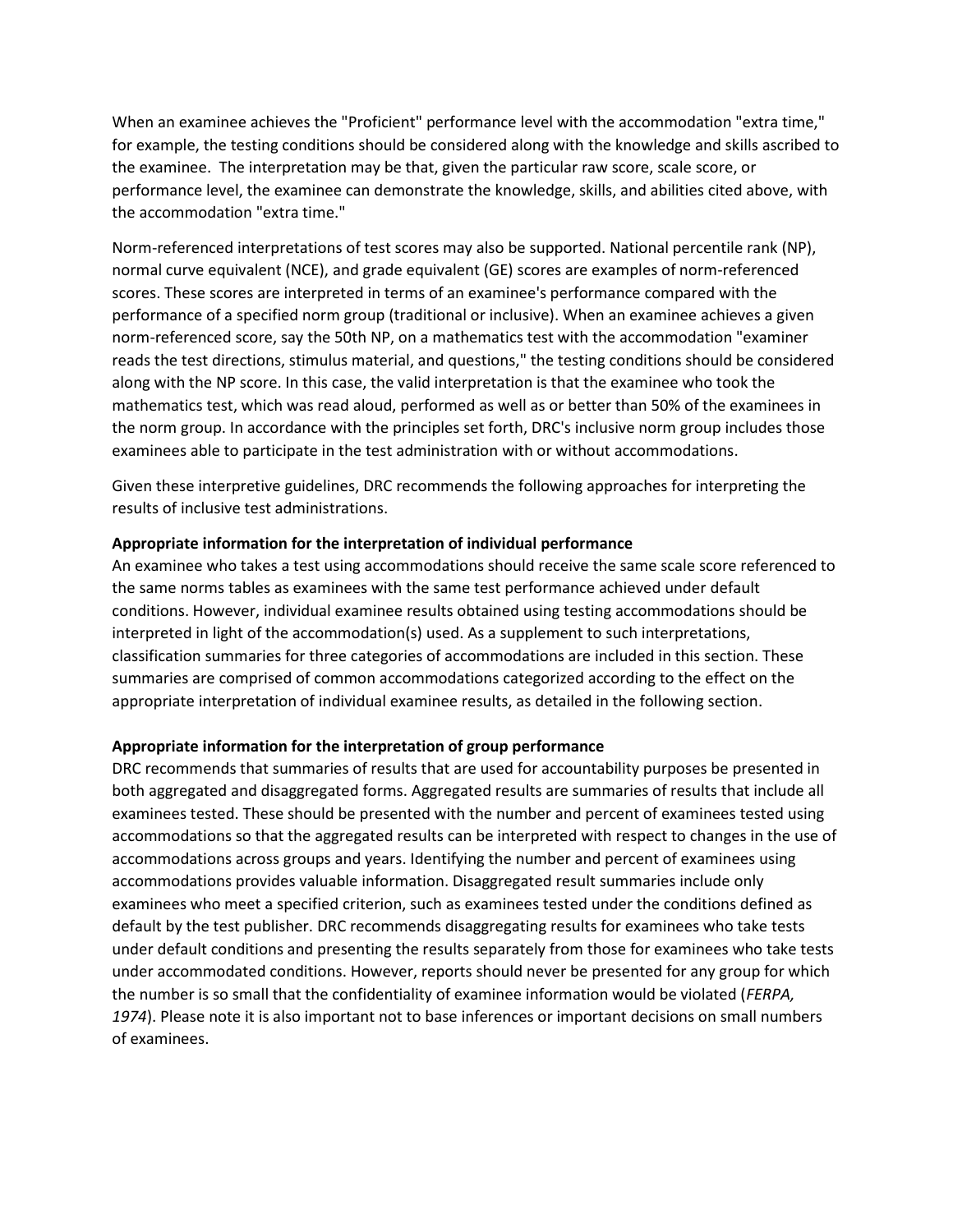## **3. A Framework for Classifying Accommodations**

On the following pages, DRC outlines a simple framework for classifying three categories of accommodations for use in reporting. To make the framework concrete, we classify into our categories each accommodation listed as common by NCEO. We place each assessment accommodation into one of three categories, depending on the potential influence on the appropriate interpretation of examinee test scores. The local agency may also use the classification criteria listed below to categorize any accommodations that are not shown here.

The following list of accommodations is not intended to be exhaustive, nor are the classifications of accommodations meant to be definitive. The classification of an accommodation may change for a particular test or subject area and may vary for different item types, such as selected-response and constructed- response items. The results of the limited research on the impact accommodations have on examinee performance are inconclusive. That is, the overall impact of accommodations on examinee scores may vary. Further, some accommodations appear to "boost" results both for examinees with and for examinees without accommodation needs. In addition, not all practitioners will agree with all of the classifications described. The purpose is to provide a framework for the classification of accommodations that may be used as policy and/or thoughtful application dictate. Both criterion- and norm-referenced scores are meaningful and useful when interpreted according to the following guidelines.

## **Category 1**

Category 1 accommodations are not expected to influence examinee performance in a way that alters the interpretation of either criterion- or norm- referenced test scores. Individual examinee scores obtained using Category 1 accommodations should be interpreted in the same way as the scores of other examinees who take the test under default conditions. These examinee scores should be included in summaries of results without notation of accommodation(s).

## *Example of a Category I Accommodation: Take the test alone or in a study carrel.*

This and similar accommodations comprise Category 1. These accommodations are not expected to affect the interpretation of individual examinee criterion- or norm-referenced scores. Both individual results and summaries can be treated in the same manner as those for examinees who do not use accommodations. Individual examinee scores can be interpreted directly, and examinee scores can be included in the aggregate score reports without special notation of the accommodations.

## **Category 1 Accommodations**

*Presentation*

- Use visual magnifying equipment
- Use a Large Print edition of the test
- Use audio amplification equipment
- Use markers to maintain place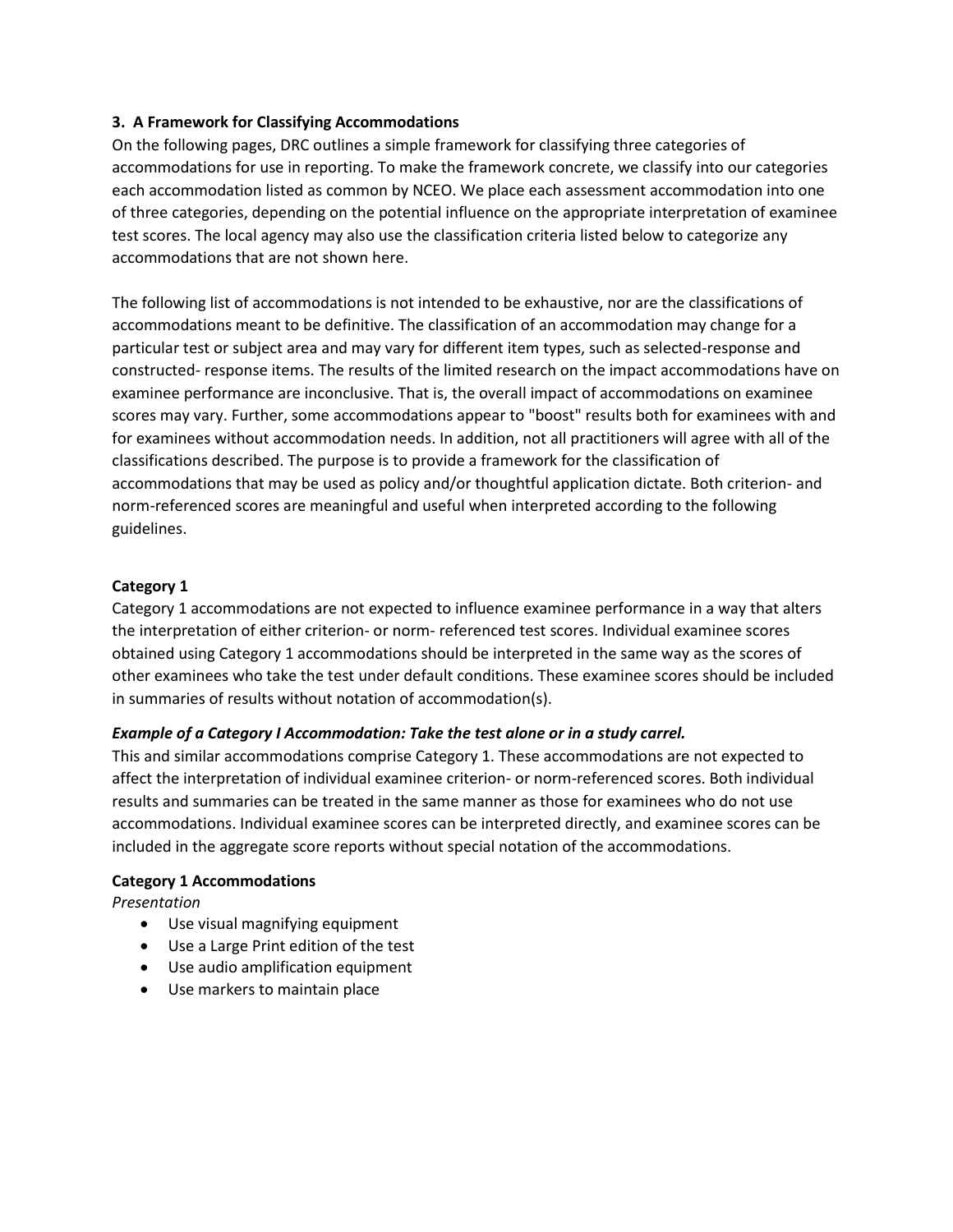## *Response*

- Mark responses in test book
- Mark responses on Large Print answer document
- For selected-response items, indicate responses to a scribe
- Record responses on audiotape (except for constructed-response writing tests)
- For selected-response items, use sign language to indicate responses
- Use a computer, typewriter, Braille writer, or other machine (e.g., communication board) to respond
- Use a template to maintain place for responding
- Indicate responses with other communication devices (e.g., speech synthesizer)

#### *Setting*

- Take the test alone or in a study carrel
- Take the test with a small group or different class
- Take the test at home or in a care facility (e.g., hospital) with supervision
- Use adaptive furniture
- Use special lighting and/or acoustics

## *Timing/Scheduling*

- Take more breaks (Note: breaks should not result in extra time for testing or opportunity to study information in a test already begun)
- Have flexible scheduling (e.g., time of day, days between sessions), which should not result in extra time for testing or opportunity to study information in a test already begun

## **Category 2**

Category 2 accommodations may have an effect on examinee performance that should be considered when interpreting individual examinee criterion- and norm-referenced test scores. In the absence of research demonstrating otherwise, test scores and any consequences or decisions associated with them should be interpreted in light of the accommodation(s) used.

## *Example of a Category 2 Accommodation: Use extra testing time for any timed test.*

The accommodation "Use extra testing time" may have an effect on examinee performance, which should be considered when interpreting examinee scores. Category 2 includes accommodations that may affect the interpretation of individual examinee criterion- and norm- referenced scores. DRC recommends that individual examinee scores obtained with Category 2 accommodations be interpreted in light of the accommodation(s) used.

## **Category 2 Accommodations**

#### *Presentation*

- Have directions read aloud
- Use a tape recording of directions
- Have directions presented through sign language
- Use directions that have been marked with highlighting
- Have stimulus material, questions, and/or answer choices read aloud, except for a reading comprehension test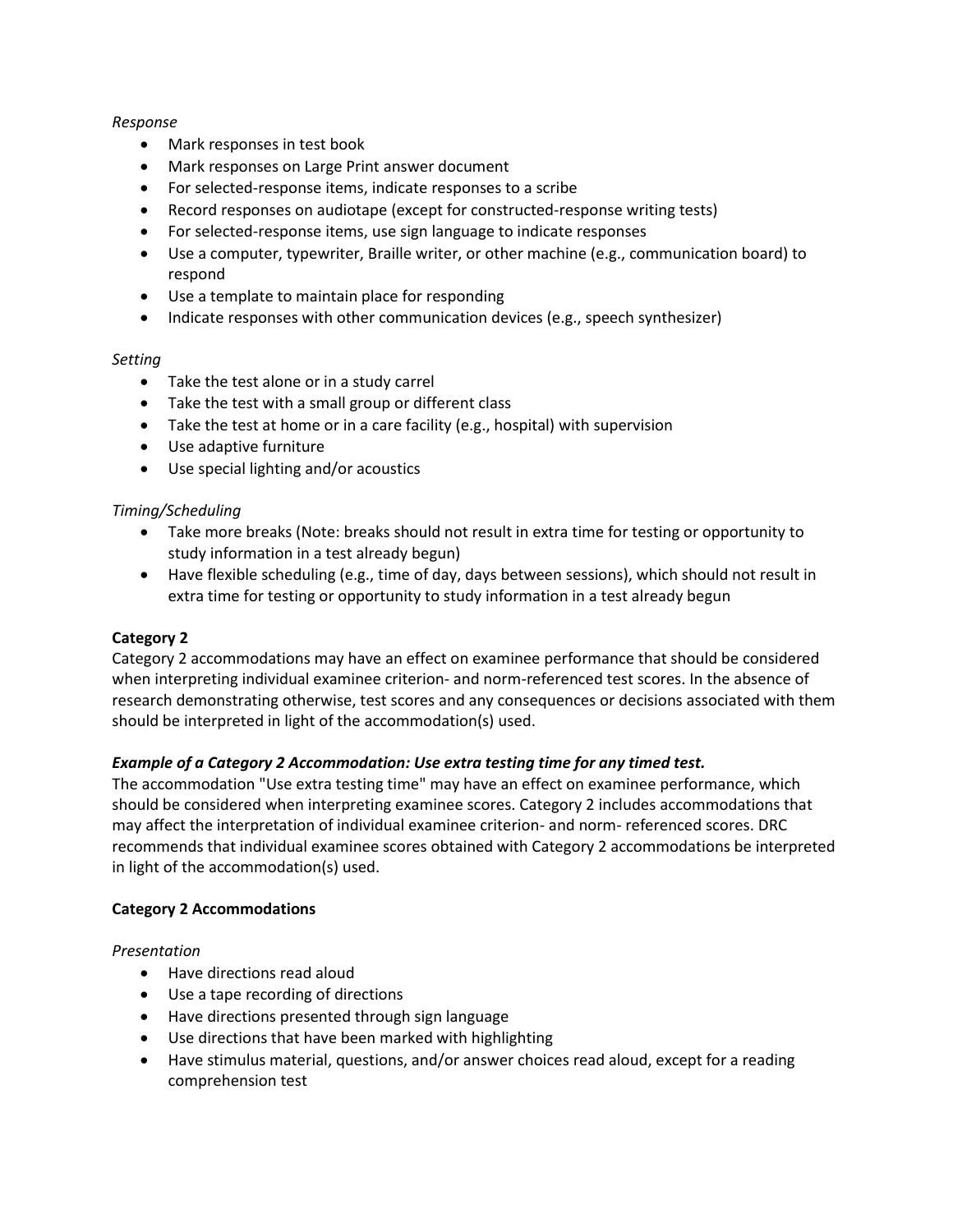- Use a tape recorder for stimulus material, questions, and/or answer choices, except for a reading comprehension test
- Have stimulus material, questions, and/or answer choices presented through sign language, except for a reading comprehension test
- Use communication devices (e.g., text-talk converter), except for a reading comprehension test
- Have computer presentation of a test that is not otherwise available for computer presentation
- Use a calculator or arithmetic tables, except for a mathematics computation test

#### *Response*

- Use graph paper to align work
- Use a spell checker, except with a test for which spelling will be scored
- For constructed-response items, indicate responses to a scribe, except for a writing test

## *Timing/Scheduling*

- Use extra time for any timed test
- Take more breaks (Note: breaks may result in extra rime for any timed test)
- Extend the timed section of a test over more than one day, even if extra time does not result
- Have flexible scheduling that results in extra time

## **Category 3**

Category 3 accommodations are likely to change what is being measured and have an effect that alters the interpretation of individual criterion- and norm- referenced scores. This occurs when the accommodation is closely related to the knowledge, skill, or ability being measured (e.g., having a reading comprehension test read aloud). In the absence of research demonstrating otherwise, criterionand norm-referenced test scores and any consequences or decisions associated with them should be interpreted not only in light of the accommodation(s) used, but also in light of how the accommodation(s) may alter what is measured.

## *Example of a Category 3 Accommodation: Use a calculator for a mathematics computation test.*

The accommodation "Use a calculator for a mathematics computation test" may have an effect on examinee criterion- and norm-referenced scores and may change what is being measured. Consider the skills the examinee must demonstrate to solve the following problem with and without a calculator.

## **Subtract: 3,438 - 2,954 =**

An examinee taking the item under default conditions, without a calculator, must demonstrate the ability to subtract and apply the concept of "regrouping." An examinee using a calculator does not need to apply the concept of "regrouping," but instead must demonstrate the ability to perform subtraction on a calculator. The skill measured by this item is clearly different for examinees using a calculator than for those who do not, and both criterion- and norm-referenced scores must be interpreted accordingly.

Most Category 3 accommodations are specific to the test content. DRC recommends caution when interpreting individual examinee scores obtained using Category 3 accommodations. Score interpretations should consider the accommodation-assessment combination and whether the accommodation(s) will change what is being measured.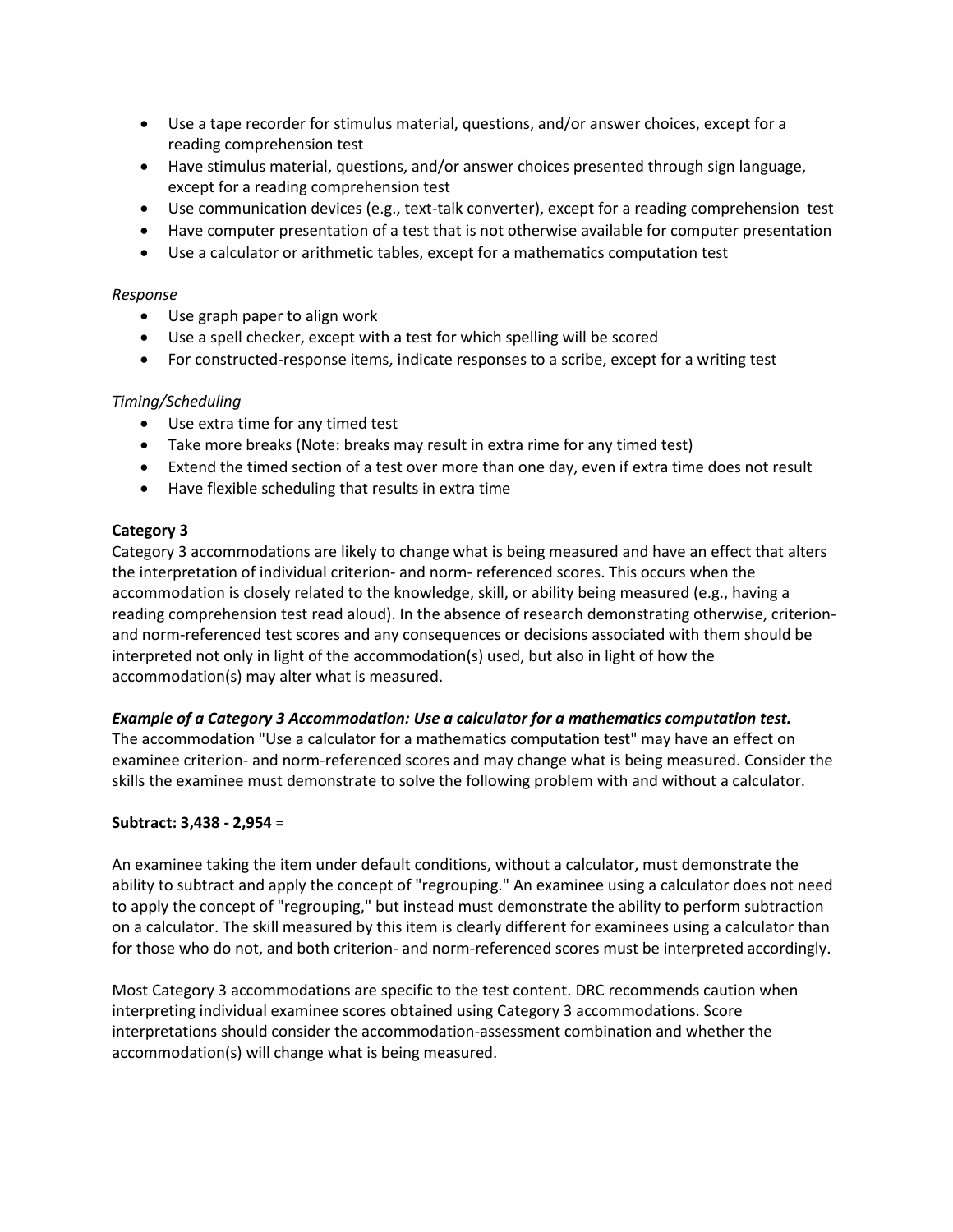## **Category 3 Accommodations**

## *Presentation*

- Use Braille or other tactile form of print
- On a reading comprehension test, have stimulus material, questions, and/or answer choices presented through sign language
- On a reading comprehension test, use a text-talk converter, where the reader is required to construct meaning and decode words from text
- On a reading comprehension test, use a tape recording of stimulus material, questions, and/or answer choices
- Have directions, stimulus material, questions, and/or answer choices paraphrased
- For a mathematics computation test, use a calculator or arithmetic tables that change the construct being measured
- Use a dictionary when language conventions are assessed

## *Response*

- For a constructed-response writing test, indicate responses to a scribe
- For a test for which writing will be scored, use a spell checker
- Use a dictionary to look up words on a writing test

## **TABE Tip: The Category 1, 2, and 3 accommodations are shown in a table on the following page for your convenience.**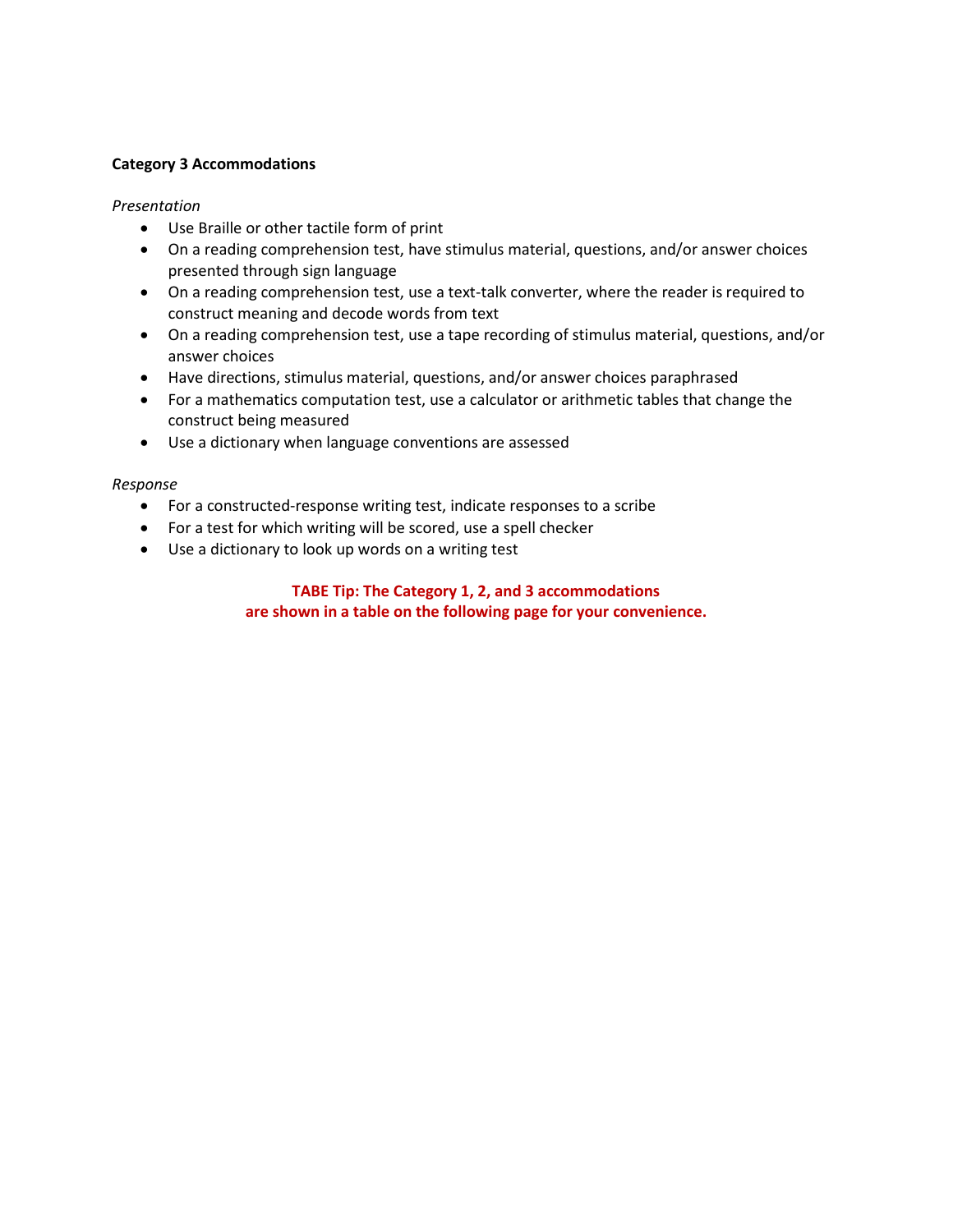## **Accommodations Classifying Table**

| <b>Category 1 Presentation</b>                                         | <b>Category 2 Presentation</b>                                                                                                                                                                                                                                                                                                                                                                                                                                                                                                                                                                                                                                                                                                                                                                                                                                                  | <b>Category 3 Presentation</b>                                                                                                                                                                                                                                                                                                                                                                                                                                                                                                                                                               |
|------------------------------------------------------------------------|---------------------------------------------------------------------------------------------------------------------------------------------------------------------------------------------------------------------------------------------------------------------------------------------------------------------------------------------------------------------------------------------------------------------------------------------------------------------------------------------------------------------------------------------------------------------------------------------------------------------------------------------------------------------------------------------------------------------------------------------------------------------------------------------------------------------------------------------------------------------------------|----------------------------------------------------------------------------------------------------------------------------------------------------------------------------------------------------------------------------------------------------------------------------------------------------------------------------------------------------------------------------------------------------------------------------------------------------------------------------------------------------------------------------------------------------------------------------------------------|
| • Use visual magnifying equipment                                      | • Have directions read aloud                                                                                                                                                                                                                                                                                                                                                                                                                                                                                                                                                                                                                                                                                                                                                                                                                                                    | • Use Braille or other tactile form of                                                                                                                                                                                                                                                                                                                                                                                                                                                                                                                                                       |
| • Use a Large Print edition of the test                                | • Use to tape recording of directions                                                                                                                                                                                                                                                                                                                                                                                                                                                                                                                                                                                                                                                                                                                                                                                                                                           | print                                                                                                                                                                                                                                                                                                                                                                                                                                                                                                                                                                                        |
| • Use audio amplification equipment<br>• Use markers to maintain place | • Have directions presented through<br>sign language<br>• Use directions that have been<br>marked with highlighting<br>• Have stimulus material, questions,<br>and/or answer choices read aloud,<br>except for a reading comprehension<br>test<br>• Use to develop recorder for stimulus<br>material, questions, and/or answer<br>choices, except for, except for a<br>reading comprehension test<br>• Use a tape recorder for stimulus<br>materials questions, and/or answer<br>choices, except for a reading<br>comprehension test<br>• Have stimulus material, questions,<br>and/or answer choices presented<br>through sign language, except for a<br>reading comprehension test<br>• Use communication devices (e.g.,<br>text-talk converter), except for a<br>reading comprehension test<br>• Have computer presentation of a test<br>that is not otherwise available for | • On a reading comprehension test,<br>have stimulus material, questions,<br>and/or answer choices presented<br>through sign language<br>• On a reading comprehension test,<br>use to text-talk converter, where the<br>reader is required to construct<br>meaning and decode words from<br>text<br>• Have directions, stimulus material,<br>questions, and/or answer choices<br>paraphrased<br>• For a mathematics computation test,<br>use a calculator or arithmetic tables<br>that change the construct being<br>measured<br>• Use a dictionary when language<br>conventions are assessed |
|                                                                        | computer presentation<br>• Use a calculator or arithmetic tables,<br>except for a mathematics<br>computation test                                                                                                                                                                                                                                                                                                                                                                                                                                                                                                                                                                                                                                                                                                                                                               |                                                                                                                                                                                                                                                                                                                                                                                                                                                                                                                                                                                              |

| <b>Category 1 Response</b>                                                                                                                                                                                                                                                                                                                                                                                                                                                                                                                                                                       | <b>Category 2 Response</b>                                                                                                                                                                                              | <b>Category 3 Response</b>                                                                                                                                                                                        |
|--------------------------------------------------------------------------------------------------------------------------------------------------------------------------------------------------------------------------------------------------------------------------------------------------------------------------------------------------------------------------------------------------------------------------------------------------------------------------------------------------------------------------------------------------------------------------------------------------|-------------------------------------------------------------------------------------------------------------------------------------------------------------------------------------------------------------------------|-------------------------------------------------------------------------------------------------------------------------------------------------------------------------------------------------------------------|
| • Mark responses in test book<br>• Mark responses on Large Print<br>answer document<br>• For selected-response items, indicate<br>responses to a scribe<br>• Record responses on audiotape<br>(except for constructed -response)<br>writing tests)<br>• Far selected-response items, use sign<br>language to indicate responses<br>• Use a computer, typewriter, Braille<br>writer, or other machine (e.g.,<br>communication board) to respond<br>• Use a template to maintain place for<br>responding<br>• Indicate responses with other<br>communication devices (e.g., speech<br>synthesizer) | • Use graph paper to align work<br>• Use of spell checker, except with a<br>test for which spelling will be scored<br>• For constructed-response items,<br>indicate responses to a scribe, except<br>for a writing test | • For a constructed-response writing<br>test, indicate responses to a scribe<br>• For a test for which writing will be<br>scored, use a spell checker<br>• Use a dictionary to look up words on<br>a writing test |
|                                                                                                                                                                                                                                                                                                                                                                                                                                                                                                                                                                                                  |                                                                                                                                                                                                                         |                                                                                                                                                                                                                   |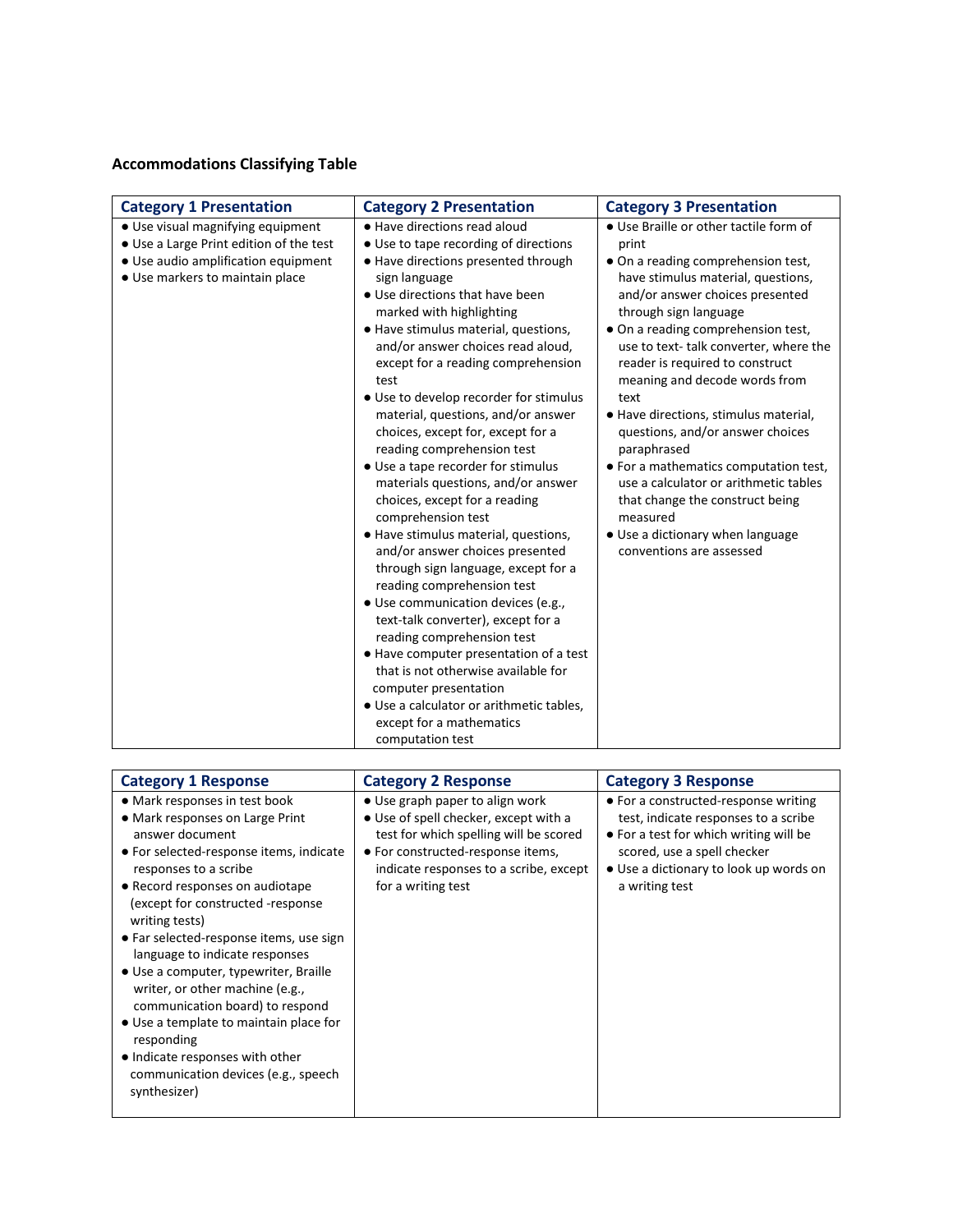| <b>Category 1 Setting</b>                                                             | <b>Category 2 Setting</b> | <b>Category 3 Setting</b> |
|---------------------------------------------------------------------------------------|---------------------------|---------------------------|
| • Take the test alone or in a study<br>carrel                                         |                           |                           |
| • Take the test with a small group or<br>different class                              |                           |                           |
| • Take the test at home or in a care<br>facility (e.g., hospital) with<br>supervision |                           |                           |
| • Use adaptive furniture<br>• Use special lighting and/or acoustics                   |                           |                           |

| <b>Category 1 Timing/Scheduling</b>                                                                                                                                                                                                                                                                                                                    | <b>Category 2 Timing/Scheduling</b>                                                                                                                                                                                                                                                              | <b>Category 3 Timing/Scheduling</b> |
|--------------------------------------------------------------------------------------------------------------------------------------------------------------------------------------------------------------------------------------------------------------------------------------------------------------------------------------------------------|--------------------------------------------------------------------------------------------------------------------------------------------------------------------------------------------------------------------------------------------------------------------------------------------------|-------------------------------------|
| • Take more breaks (Note: breaks<br>should not result in extra time for<br>testing or opportunity to study<br>information in a test already begun)<br>· Have flexible scheduling (e.g., time of<br>day, days between sessions), which<br>should not result in extra time for<br>testing or opportunity to study<br>information in a test already begun | • Use extra time for only timed test<br>• Take more breaks (Note: breaks may<br>result in extra time for any timed<br>test)<br>• Extend the timed section of a test<br>over more than one day, even if<br>extra time does not result<br>• Have flexible scheduling that results<br>in extra time |                                     |

## **4. Additional Reporting Considerations for Inclusive Administration**

Score reports for examinees who take tests under accommodated conditions sometimes indicate or "flag" the conditions of testing to encourage valid interpretation of the examinee test scores. However, this practice may have the unintended consequence of labeling, which can stigmatize the examinee. There may also be legal and regulatory restrictions on flagging the scores of examinees who use accommodations. DRC recommends that agencies fully understand any legal requirements applicable to all aspects of their specific testing programs, including the use of accommodations.

Agencies using both individual examinee results and summary results must have some awareness of the specific conditions of testing. At the individual examinee level, agencies must interpret the results appropriately, necessitating a specific awareness of the testing conditions. To facilitate appropriate interpretation of individual examinee results, accommodation decisions and use should be well documented. Because examiners are directly involved with test administration and the use of test results, they are apt to be the best providers of information about the testing conditions and accommodations used. Such documentation includes IEPs, 504 Plans, or LEP/ELL team recommendations for both instructional and testing accommodation and details about the actual use of accommodations, in both instruction and testing.

Knowledge of accommodated administration conditions cannot be assumed for administrators who will be using the summary results. Those using the summary results typically are not concerned with the testing conditions for individual examinees, but they do need to know the numbers and percent of examinees using accommodations at the school or state level, for example. This is necessary to provide valid comparisons from year-to-year or from group-to- group, as well as to discourage the use of accommodations when they are not legitimately needed.

Test publishers should provide the necessary summary information while maintaining anonymity at the individual examinee level. The TABE CompuScan® answer documents allow for special coding to indicate examinee disabilities and/or types of accommodations. Agencies may assign accommodation